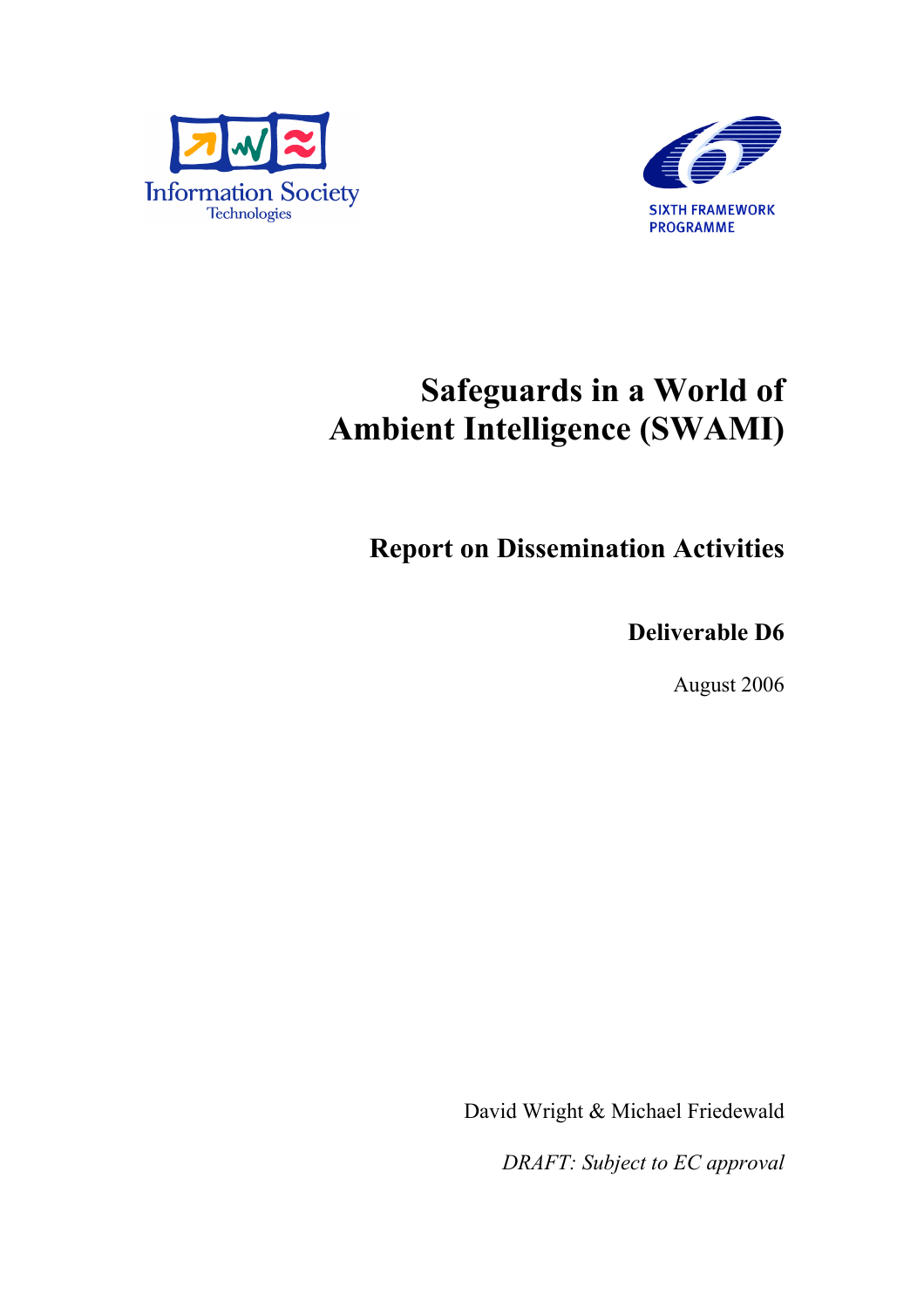|               | Michael Friedewald, Fraunhofer Institute for |
|---------------|----------------------------------------------|
| Project       | Systems and Innovation Research, Breslauer   |
| Co-ordinator: | Straße, 76139 Karlsruhe, Germany, E-Mail:    |
|               | m.friedewald $\omega$ is i.fraunhofer.de     |

Partners: Fraunhofer Institute for Systems and Innovation Research, Karlsruhe, Germany. Contact: Michael Friedewald. http://www.isi.fraunhofer.de

> Technical Research Center of Finland, VTT Electronics, Oulu, Finland. Contact: Petteri Alahuhta (Petteri.Alahuhta @ vtt.fi). http://www.vtt.fi/ele/indexe.htm

European Commission/Joint Research Center-Institute for Prospective Technological Studies, Seville, Spain. Contact: Ioannis Maghiros (ioannis.maghiros @ cec.eu.int). http://www.jrc.es

Free University Brussel, Center for Law, Science, Technology and Society Studies, Belgium. Contact: Serge Gutwirth (serge.gutwirth  $\omega$  vub.ac.be). http://www.vub.ac.be/LSTS/

Trilateral Research & Consulting, London, United Kingdom. Contact: David Wright (david.wright @ trilateralresearch.com). http://www.trilateralresearch.com/

Fraunhofer Institute Systems and Innovation Research









http://swami.jrc.es

Project web site:

#### Legal notice

*Neither the European Commission nor any person acting on behalf of the Commission is responsible for the use that might be made of the following information.*

© SWAMI, 2006. Reproduction is authorised provided the source is acknowledged.

We suggest the following citation format: Wright, D. & M. Friedewald, *Report on Dissemination Activities*, SWAMI Deliverable D6: A report of the SWAMI consortium to the European Commission under contract 006507, July 2006. http://swami.jrc.es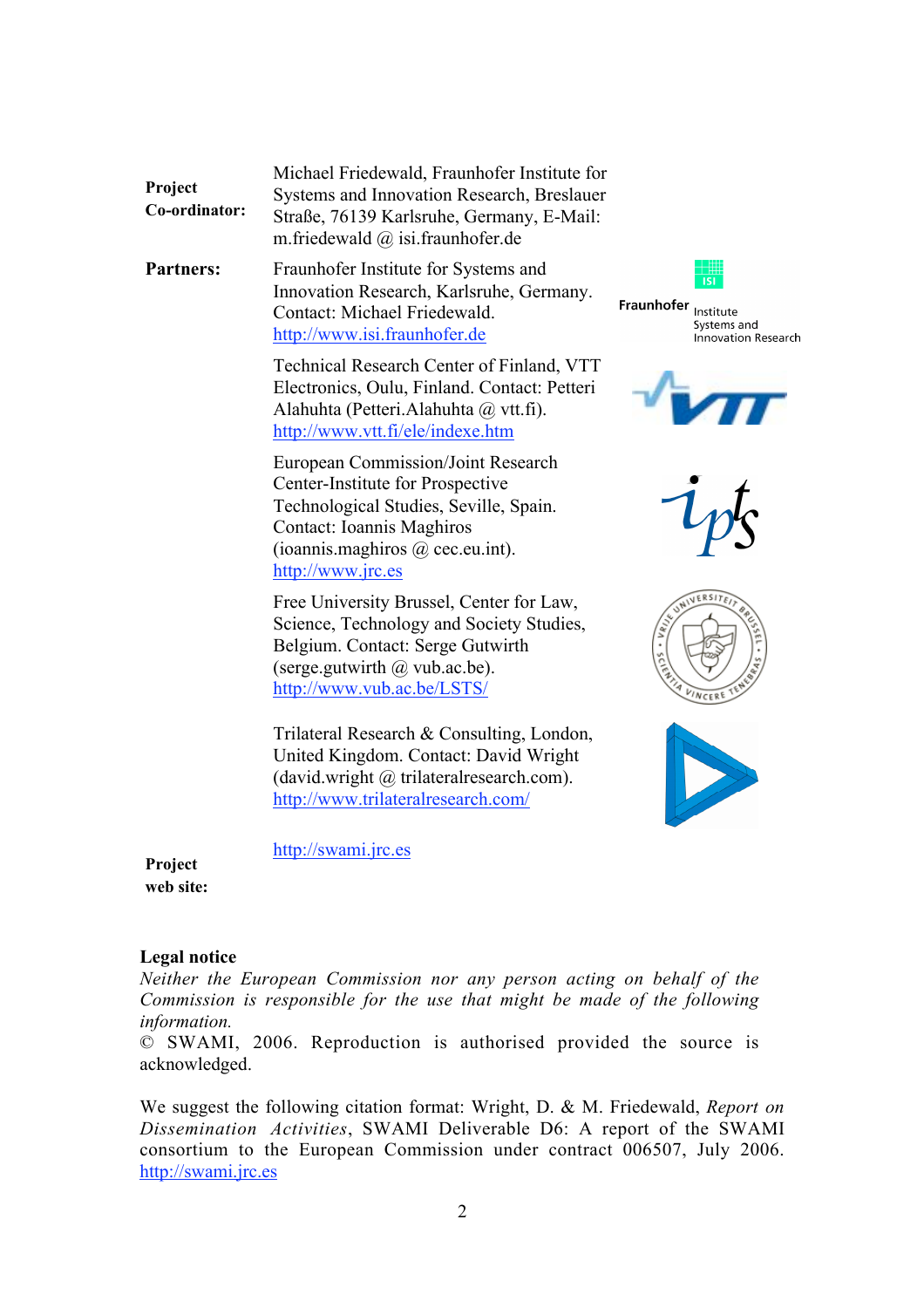# **Contents**

| $\mathbf{1}$ |  |
|--------------|--|
| 2            |  |
| 3            |  |
| 4            |  |
| 5            |  |
| 6            |  |
| 7            |  |
| 8            |  |
| 9            |  |
| 10           |  |
| 11           |  |
| 12           |  |
| 13           |  |
| 14           |  |
| 15           |  |
| 16           |  |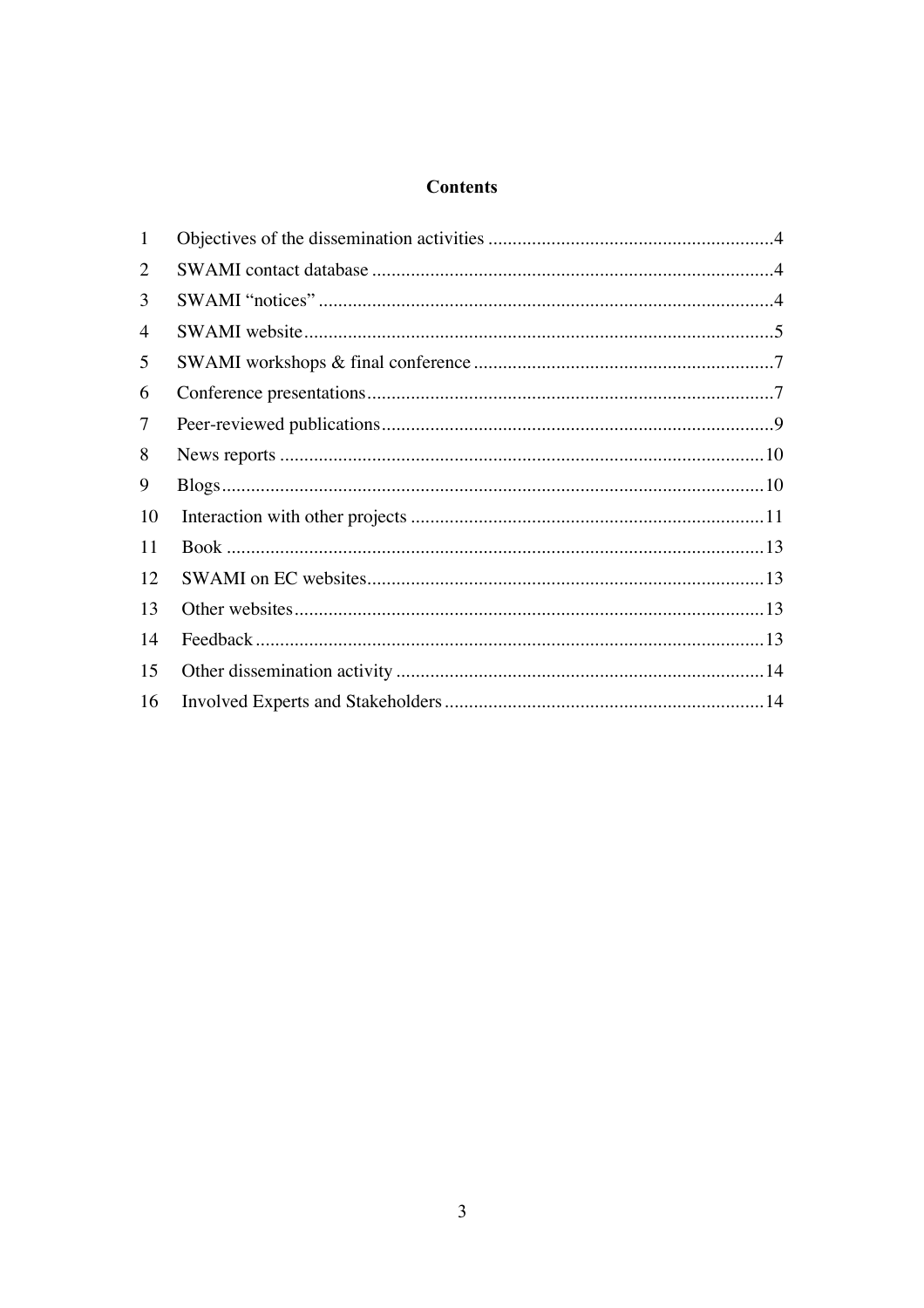# 1 OBJECTIVES OF THE DISSEMINATION ACTIVITIES

As stated in section 6.2 of the Technical Annex, the SWAMI objectives in the exploitation and dissemination activities were basically two-fold: to obtain feedback and comments on our findings and to draw to the attention of both specialists and the public the results of our research and analysis.

The SWAMI consortium is rather pleased with its dissemination activities. The ways we have disseminated our results are referenced in the following sections, together with the results achieved.

# 2 SWAMI CONTACT DATABASE

At the start of the project, the SWAMI consortium compiled a contact database of about 650 separate contacts, compiled from other AmI related projects in Europe, Japan and the United States, AmI policy-makers and experts, ISTAG members, the *e*Europe steering group, the Article 29 working party, ENISA, those dealing with AmI-related issues at the Member State level, specialised press and selected daily newspapers. The distribution by category is as follows:

| <b>Stakeholder category</b> |     |
|-----------------------------|-----|
| association                 | 24  |
| conference                  | ∍   |
| EC                          | 43  |
| government                  | 78  |
| Industry /enterprise        | 172 |
| Research institute          | 79  |
| Intergovernmental org       |     |
| Media                       | 51  |
| standards org               | 6   |
| university                  | 193 |
| total                       | 65  |

### 3 SWAMI "NOTICES"

Periodically, during the project, the SWAMI consortium e-mailed "notices" (more or less equivalent to a press release) to the contacts on our database, as follows:

3 May 2005 – Notice re the first SWAMI expert workshop, held in Brussels, 1 June 2005.

20 July 2005 – Notice about the availability of the D1 report on the SWAMI website, e-mailed to 484 contacts.

29 October 2005 – Notice re the second SWAMI expert workshop, held in Brussels, 29 November 2005.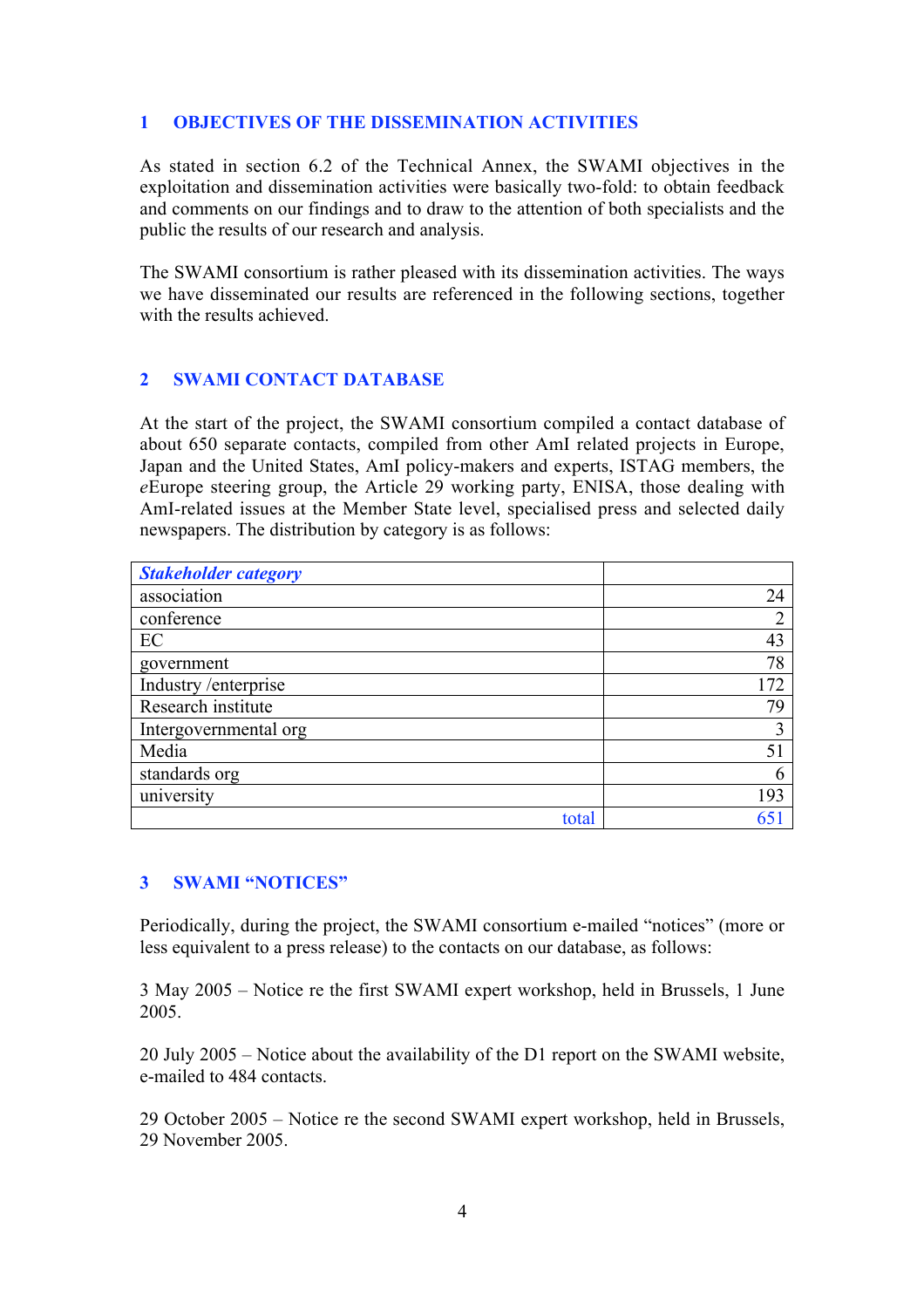22 December 2005 – First notice re the SWAMI final conference, e-mailed to 684 contacts.

20 Jan 2006 – Second notice re the SWAMI final conference, e-mailed to 684 contacts.

30 Jan 2006 – Notice about the availability of the D1 report on the SWAMI website, e-mailed to 684 contacts.

9 April 2006 – Notice about the availability of the report of the final SWAMI conference, e-mailed to 631 contacts.

8 July 2006 – Notice about the availability of the D3 report on the SWAMI website, e-mailed to 631 contacts.

#### 4 SWAMI WEBSITE

The SWAMI website was developed and went online early on in the project. Following are some relevant statistics about traffic that has occurred. The column with the red heading ("Sites") represents unique visitors. See the definitions following the table.

|                          | <b>Summary by month</b> |              |       |               |                       |               |               |       |              |             |
|--------------------------|-------------------------|--------------|-------|---------------|-----------------------|---------------|---------------|-------|--------------|-------------|
|                          | Daily average           |              |       |               | <b>Monthly totals</b> |               |               |       |              |             |
|                          | <b>Hits</b>             | <b>Files</b> | Pages | <b>Visits</b> | <b>Sites</b>          | <b>KBytes</b> | <b>Visits</b> | Pages | <b>Files</b> | <b>Hits</b> |
| $Jun-06$                 | 286                     | 94           | 54    | 24            | 508                   | 1145785       | 627           | 1429  | 2459         | 7460        |
| $\frac{\text{May-06}}{}$ | 380                     | 119          | 96    | 26            | 679                   | 1146908       | 819           | 3003  | 3690         | 11780       |
| Apr- $06$                | 596                     | 218          | 124   | 35            | 615                   | 966249        | 735           | 2623  | 4579         | 12527       |
| <b>Mar-06</b>            | 584                     | 200          | 107   | 54            | 420                   | 277700        | 711           | 1398  | 2602         | 7597        |
| Feb-06                   | 1067                    | 402          | 130   | 70            | 1175                  | 959391        | 1977          | 3665  | 11259        | 29897       |
| $Jan-06$                 | 406                     | 112          | 44    | 23            | 521                   | 456929        | 741           | 1384  | 3490         | 12588       |
| $Dec-05$                 | 190                     | 51           | 30    | 18            | 310                   | 252004        | 562           | 931   | 1582         | 5907        |
| $Nov-05$                 | 200                     | 56           | 26    | 15            | 270                   | 242006        | 460           | 790   | 1709         | 6008        |
| $Oct-05$                 | 138                     | 35           | 19    | 12            | 228                   | 174268        | 374           | 606   | 1089         | 4301        |
| $Sep-05$                 | 48                      | 12           | 6     | 3             | 86                    | 56118         | 99            | 180   | 372          | 1469        |
| Aug- $05$                | 157                     | 59           | 20    | 12            | 264                   | 217501        | 380           | 649   | 1831         | 4891        |
| <b>Jul-05</b>            | 190                     | 68           | 23    | 12            | 272                   | 226122        | 390           | 731   | 2109         | 5909        |
| <u>Jun-05</u>            | 51                      | 27           | 14    | 8             | 114                   | 50603         | 262           | 431   | 833          | 1551        |
| $Mav-05$                 | 101                     | 73           | 22    | 6             | 6                     | 538           | 6             | 22    | 73           | 101         |
| <b>Totals</b>            | 4394                    | 1526         | 715   | 318           | 5468                  | 6172122       | 8143          | 17842 | 37677        | 111986      |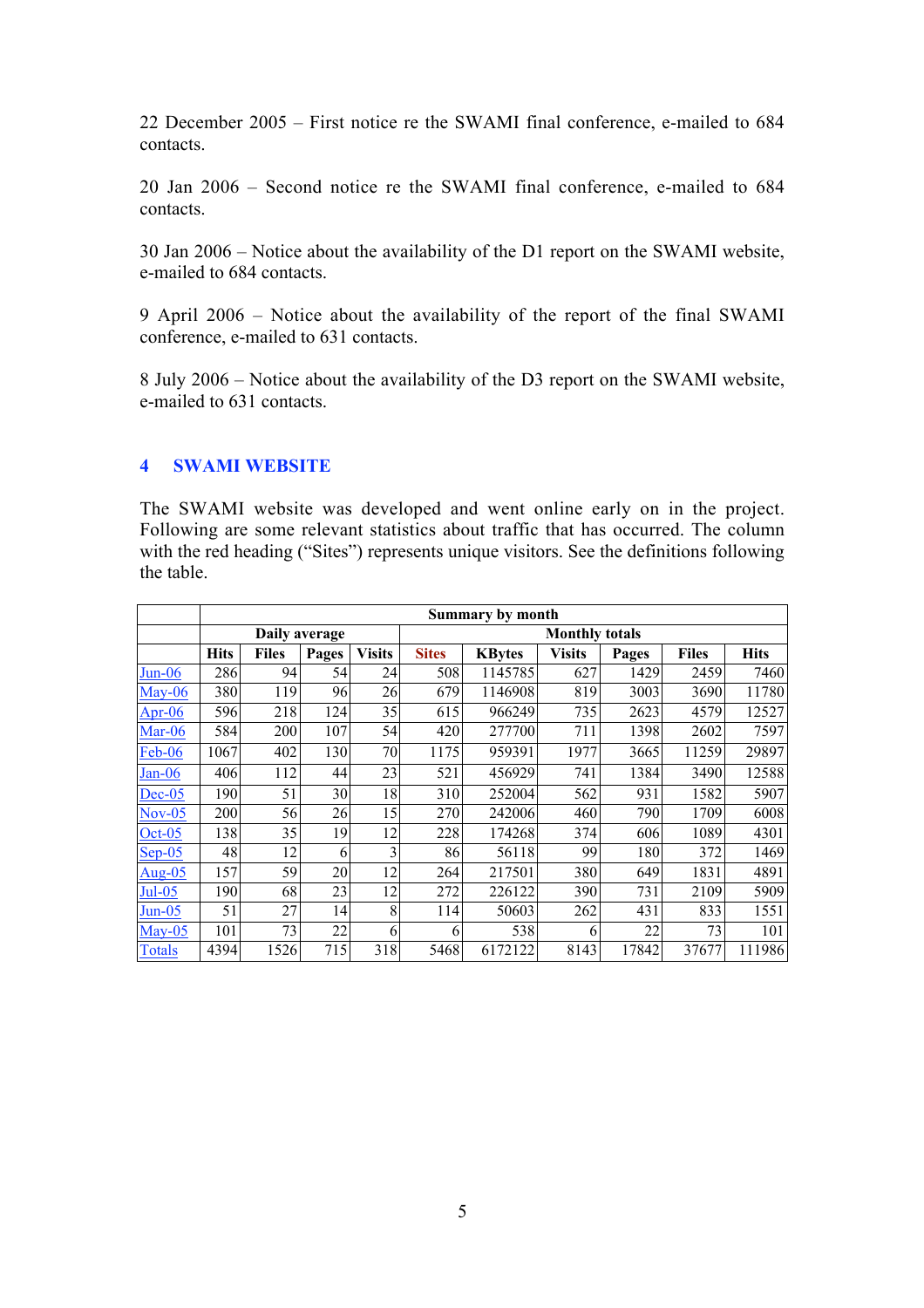

#### Explanations

#### **Hits**

Hits represent the total number of requests made to the server during the given time period (month, day, hour, etc.).

### Files

Files represent the total number of hits (requests) that actually resulted in something being sent back to the user. The relationship between 'hits' and 'files' can be thought of as 'incoming requests' and 'outgoing responses'. Not all hits will send data, such as 404-Not Found requests and requests for pages that are already in the browser's cache. By looking at the difference between hits and files, one can get a rough indication of repeat visitors, as the greater the difference between the two, the more people are requesting pages they already have cached (have viewed already).

#### Pages

Generally, any HTML document, or anything that generates an HTML document, would be considered a page. This does not include the other stuff that goes into a document, such as graphic images, audio clips, etc. This number represents the number of 'pages' requested only, and does not include the other 'stuff' that is in the page.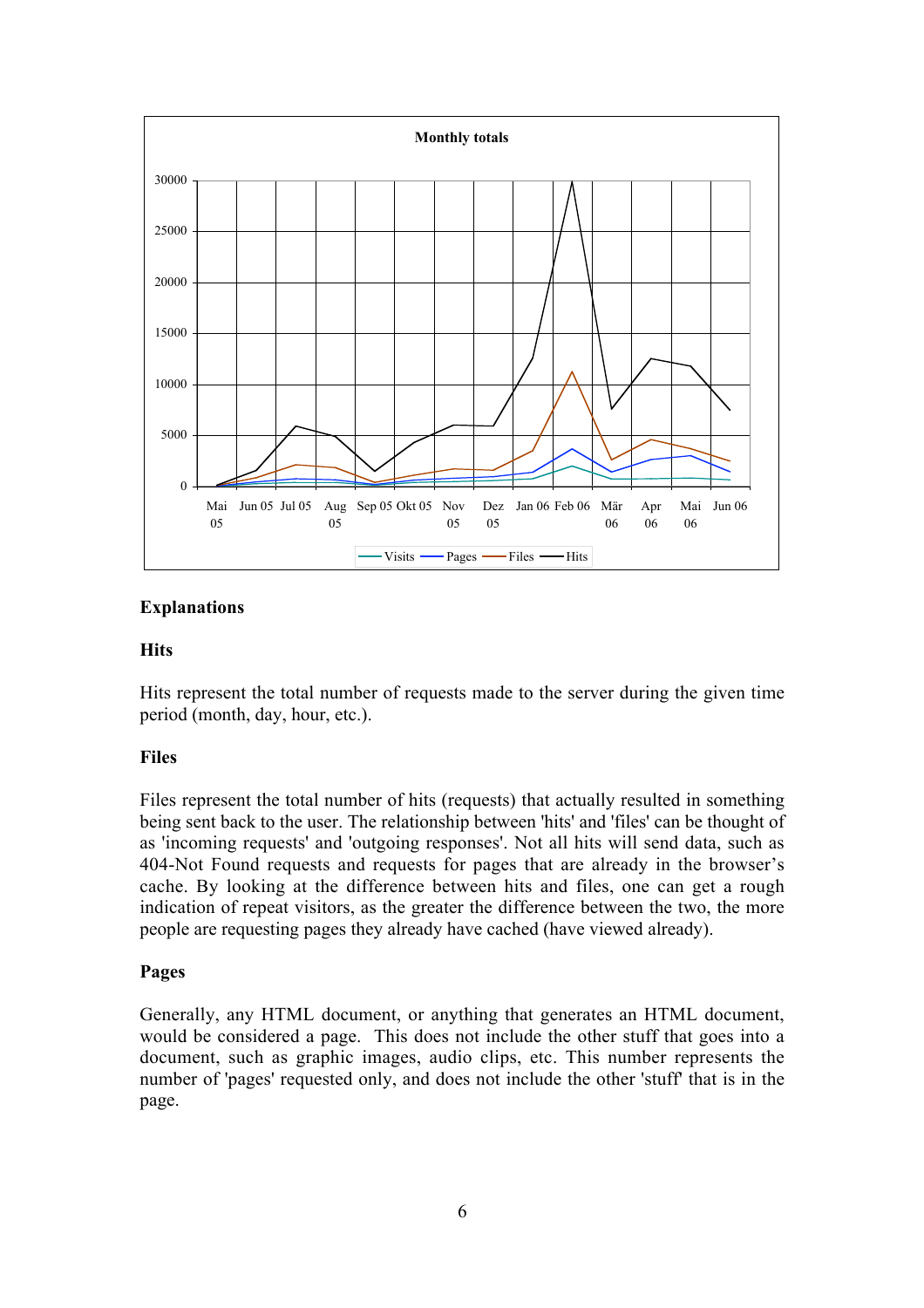# **Visits**

Visits occur when some remote site makes a request for a page on your server for the first time. As long as the same site keeps making requests within a given timeout period, they will all be considered part of the same visit. If the site makes a request to your server, and the length of time since the last request is greater than the specified timeout period (default is 30 minutes), a new Visit is counted, and the sequence repeats. Since only pages will trigger a visit, remotes sites that link to graphic and other non-page URLs will not be counted in the visit totals, reducing the number of false visits.

#### **Sites**

Each request made to the server comes from a unique 'site', which can be referenced by a name or, ultimately, an IP address. The 'sites' number shows how many unique IP addresses made requests to the server during the reporting time period. Care should be taken when using this metric: Many users can appear to come from a single IP address/site, and the same visitor can also appear to come from many IP addresses so it should be used simply as a rough guage as to the number of visitors to your server.

#### Volume of data transferred

A KByte (KB) is 1024 bytes (1 Kilobyte). The KBytes (kilobytes) value shows the amount of data, in KB, sent out by the server during the specified reporting period.

# 5 SWAMI WORKSHOPS & FINAL CONFERENCE

First expert workshop, Brussels, 1 June 2005. 25 AmI experts attended. The workshop was devoted to presentations of the results of the SWAMI research until then and to a brainstorming session on the most important factors for the realisation of the AmI vision and alternative trajectories for scenario building.

Second expert workshop, Brussels, 29 November 2005. 25 AmI experts attended. The workshop considered the challenges to privacy, security and identity posed by the deployment of ambient intelligence, together with the main societal factors.

Final conference, Brussels, 21-22 March 2006. More than 60 people – ambient intelligence (AmI) experts, policy-makers, regulators, European Commission officials, representatives of other AmI-related projects – attended the conference held in Brussels. Most were from Europe, but some from as far away as Japan and California. The purpose of the conference was to provide a forum for AmI experts and policy-makers to exchange views on the key findings of the SWAMI project.

# 6 CONFERENCE PRESENTATIONS

SWAMI partners have made presentations on the project at various workshops and conferences, as follows: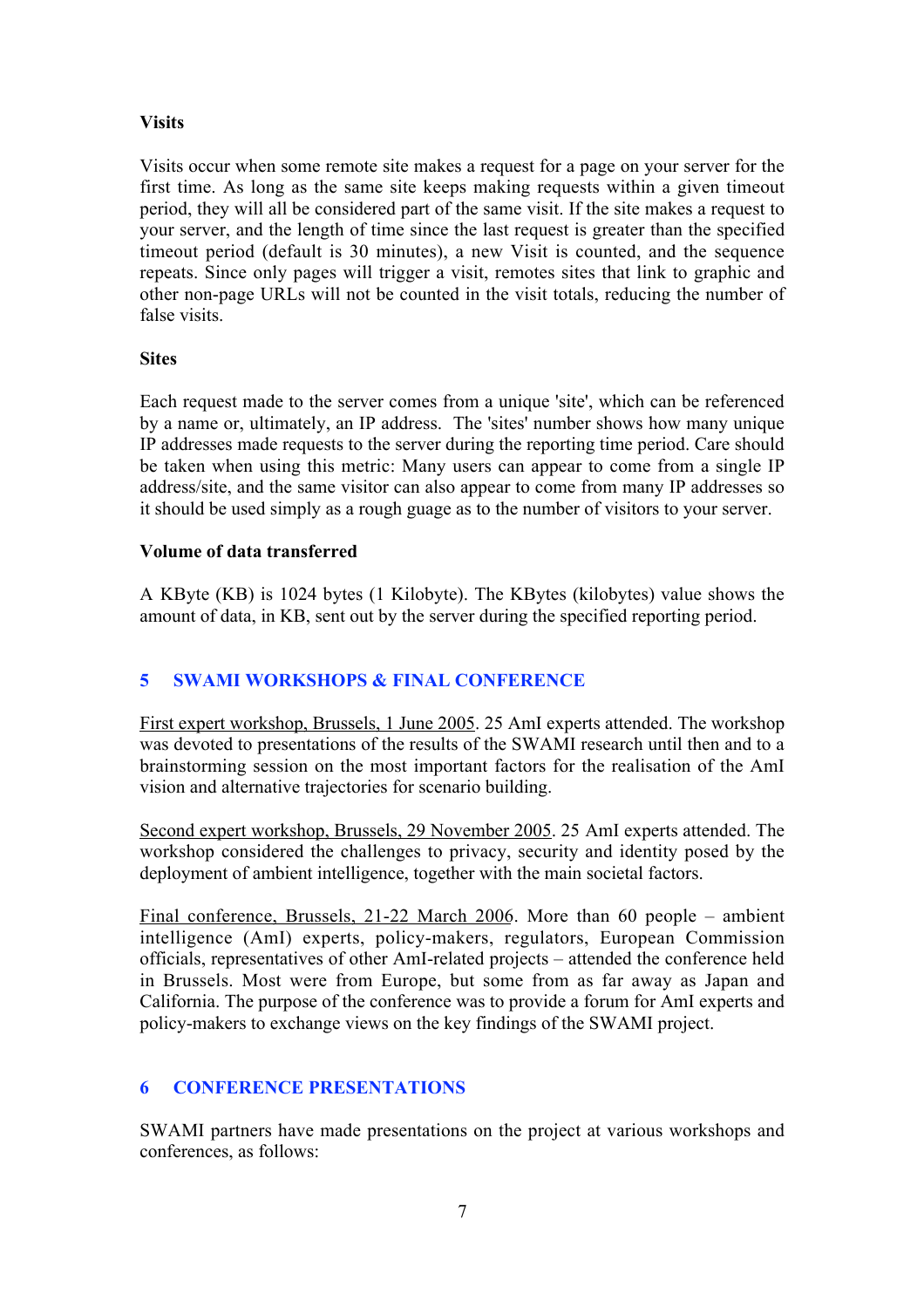Friedewald, M., "Safeguards in a World of ambient intelligence: Outline of a research agenda on the European Level", at the Second International Conference on Security in Pervasive Computing (SPC 2005), Boppard, Germany, 6-8 April 2005. About 70 researchers and policy-makers attended.

Friedewald, M., "The Brave New World of Ambient Intelligence and its Need for Safeguards", Eurescom Summit, Heidelberg, 28 Apr 2005. About 400 representatives from industry attended the summit as a whole, about 25 in the session at which our presentation was made.

Friedewald, M., "Ambient Intelligence: Auf dem Weg zur Mensch-Computer-Symbiose (Ambient Intelligence – On the Way to man-computer-symbiosis", Workshop at Informatik 2005, Bonn, 19 Sept 2005. About 600 delegates in total, about 40 for the workshop.

Verlinden, Michiel, "Presentation of the SWAMI-project", B3G-SA and Security Clusters Joint Workshop, Brussels, 23 September 2005. About 25 researchers attended.

Wright, David, "The Brave New World of Ambient Intelligence: An Analysis of Scenarios Regarding Privacy, Identity and Security Issues", Third International Conference on Security in Pervasive Computing, York, UK, 8-21 April 2006. Thirty researchers, mainly from universities, attended.

Delaitre, Sabine, "Safeguards in a World of Ambient Intelligence: Dark Scenarios", presentation and participation in COST219 workshop, Seville, 6 March 2006.

Lindner, Ralf, "SWAMI – Safeguards in a World of AMbient Intelligence", presentation at the Joint SecurIST & Mobile & Wireless Workshop, Brussels, 11-2 May 2006.

Lindner, Ralf, "Gesellschaftliche Herausforderungen durch intelligente Umgebungen (Ambient Intelligence and its Challenges for Society)", presentation at the TA '06: Sixth Austrian Technology Assessment Conference: "Vermessen, codiert, entschluesselt? Potenziale und Risken der zunehmenden Datenverfuegbarkeit" (Potentials and risks of increasing data availability), organised by the Institute for Technology Assessment (ITA), a research facility of the Austrian Academy of Sciences. http://www.oeaw.ac.at/ita/ta06/

About 80 attendees mainly from academia and the international technology assessment community.

De Hert, Paul, "Safeguards in a World of Ambient Intelligence (SWAMI): Analysis of scenarios regarding privacy, identity & security", presentation at the Workshop on 'Framing the Digital Territories' at the 2nd International Conference on Intelligent Environments, Athens, 5 July 2006.

Maghiros, Ioannis, Yves Punie and Sabine Delaitre, "Dark Scenarios in ambient intelligence", presentation at the "AmI.d" conference, Sophia-Antipolis, 20-22 Sept. 2006. More than 550 registered participants coming from 40 countries are expected.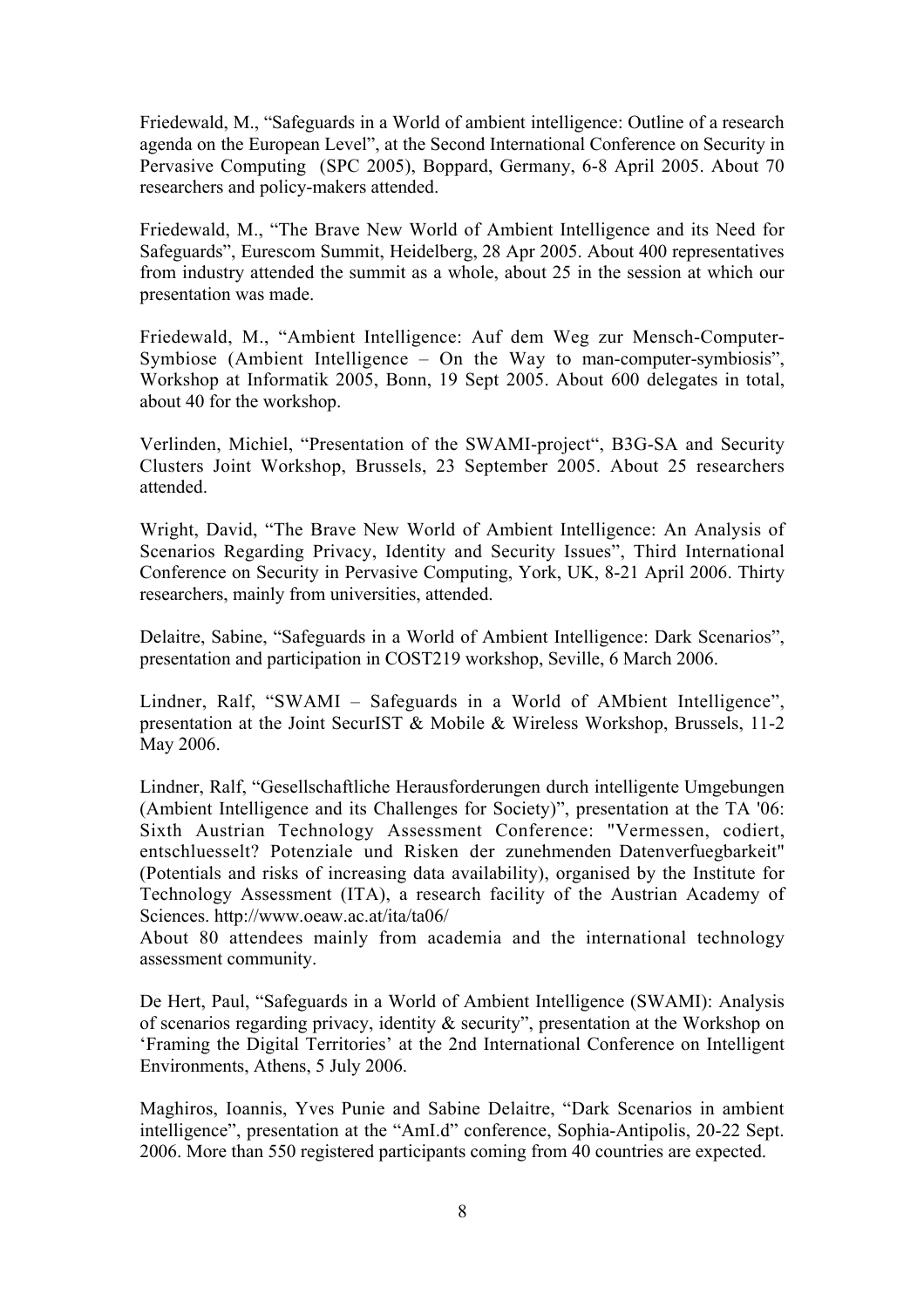Punie, Y., I. Maghiros and S. Delaitre, "SWAMI dark scenario exercise", presentation (likely given by Y.Punie) and article in at the 2nd international Seville Seminar on Future-Oriented Technology Analysis (FTA) on the theme: FTA Assumptions, Methods and Approaches in the Context of Achieving Outcomes, Seville, 28-29 September 2006.

# 7 PEER-REVIEWED PUBLICATIONS

SWAMI partners have published information and results about the project as follows:

Friedewald, Michael, Elena Vildjiounaite, David Wright, Ioannis Maghiros, Petteri Alahuhta, Sabine Delaitre and Yves Punie, "Privacy, Identity and Security in Ambient Intelligence: A Scenario Analysis", *Telematics and Informatics* 24 (1), Forthcoming (2007).

Wright, David, Michael Friedewald, Wim Schreurs, Michiel Verlinden, Serge Gutwirth, Yves Punie, Ionannis Maghiros, Elena Vildjiounaite and Petteri Alahuhta, "The illusion of security", *Communications of the ACM* 49(XX), Forthcoming  $(2006)^{1}$ 

Friedewald, Michael, and Ralf Lindner, "Datenschutz, Privatsphäre und Identität in intelligenten Umgebungen: Eine Szenarioanalyse", in F. Mattern (ed.), *Computer im 21*. Jahrhundert - Perspektiven, Technologien, Wirkungen, Springer-Verlag, Berlin, Forthcoming (2006).

Maghiros, Ioannis, Yves Punie, Sabine Delaitre, Paul de Hert, Serge Gutwirth, Wim Schreurs, Anna Moscibroda, Michael Friedewald, Ralf Lindner, David Wright, Elena Vildjiounaite and Petteri Alahuhta, "Safeguards in a World of Ambient Intelligence", in *Proceedings of the 2nd International Conference on Intelligent Environments*, Athens, 5/6 July 2006, Forthcoming.

Vildjiounaite, Elena, Petteri Alahuhta, Pasi Ahonen, David Wright and Michael Friedewald, "Design Guidelines for Analysis and Safeguarding of Privacy Threats in Ubicomp Applications" in S. K. Mostéfaoui, Z. Maamar, et al. (eds.), *Proceedings of International Workshop in Ubiquitous Computing* (IWUC 2006), in conjunction with the 8th International Conference on Enterprise Information Systems (ICEIS 2006), Paphos, Cyprus, 23 May 2006, published by INSTICC Press, Setúbal, Portugal, 2006.

Friedewald, Michael, Elene Vildjiounaite, Yves Punie and David Wright, "The Brave New World of Ambient Intelligence: An Analysis of Scenarios Regarding Privacy, Identity and Security Issues", in John A. Clark et al (eds.), *Security in Pervasive Computing*: Proceedings of the Third International SPC Conference, 18-21 April 2006, York, UK, Springer-Verlag, Berlin, 2006.

Schreurs, W., "Privacy en RFID-technologie [Privacy and RFID Technology], *Privacy & Informatie* 2005/5, October 2005, pp. 197-201.

<sup>&</sup>lt;sup>1</sup> According to its website, the CACM has a readership of more than 85,000 professionals, 80 per cent of whom are in industry while 20 per cent work in government and academia. http://www.acm.org/pubs/cacm/guidelines/infoauthors\_02.html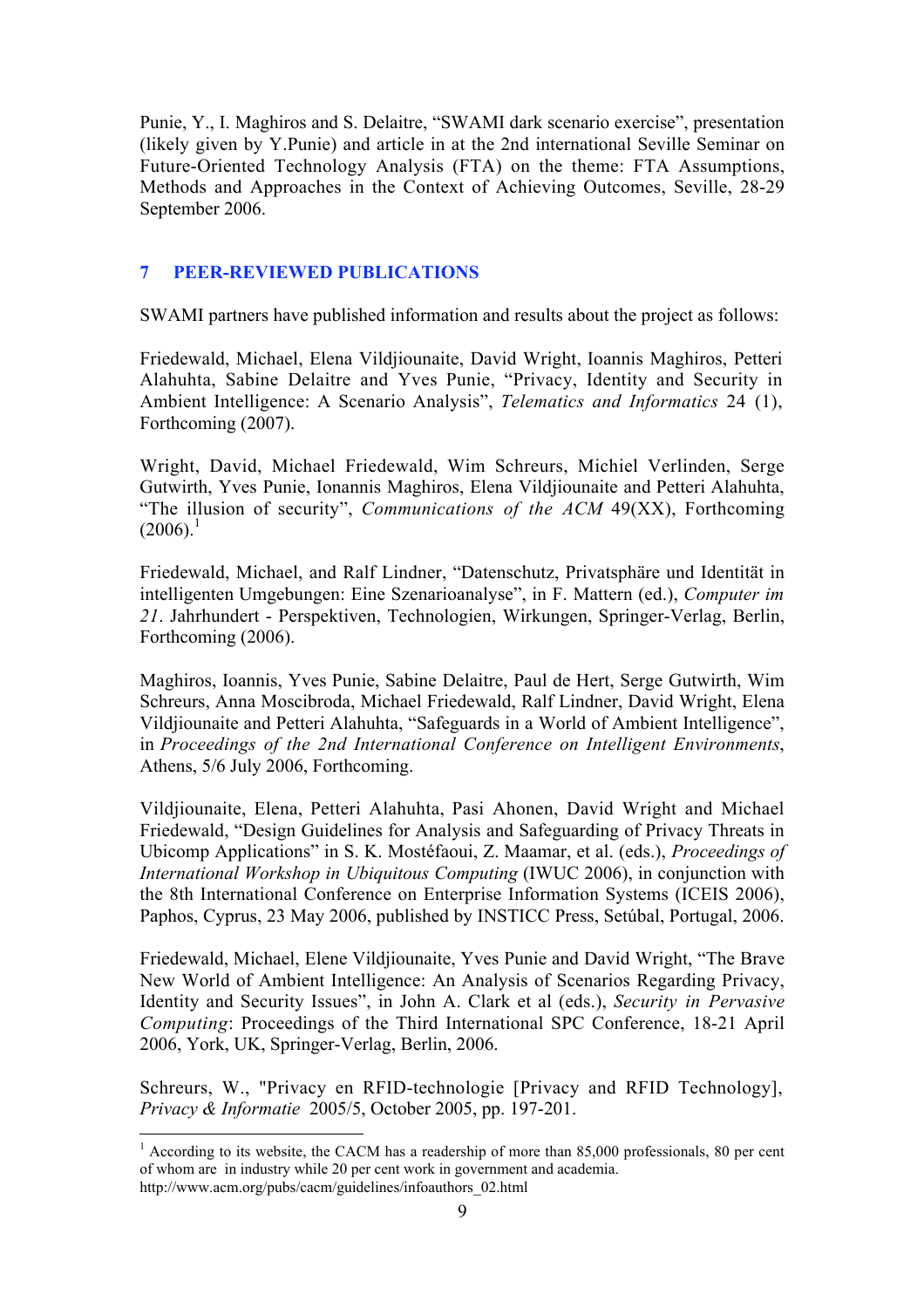Friedewald, M., "Ambient intelligence: Auf dem Weg zur Mensch-Computer-Symbiose?", in A. B. Cremers, R. Manthey, P. Martini, & V. Steinhage (eds.), *Informatik 2005 - Informatik LIVE!* Beiträge der 35. Jahrestagung der Gesellschaft für Informatik e.V. (GI), 19. September - 22. September 2005 in Bonn, Band 1, Bonner Köllen Verlag, Bonn, 2005.

Friedewald, M., "Safeguards in a World of ambient intelligence: Outline of a research agenda on the European Level", in D. Hutter & M. Ullmann (eds.), *Security in Pervasive Computing. Proceedings of the second International Conference, SPC 2005, Boppard, Germany, April 6-8, 2005.* Springer, Heidelberg, 2005.

Wright, David, "The dark side of ambient intelligence", *Info*, Vol. 7 No. 6 [October 2005], pp 33-51. www.emeraldinsight.com/info

### 8 NEWS REPORTS

CORDIS News<sup>2</sup>, 28 July 2005 – "FP6 project targets 'safeguards in a world of ambient" [by Charlie Dunmore]

Information Society Newsroom Update, Event Announcement re SWAMI final conference, 1 February 2006. Similar update on 14 March 2006.

CORDIS News, 11 July 2006 – "The potential dangers of Ambient Intelligence" [by Ed Owen]

http://cordis.europa.eu/search/index.cfm?fuseaction=news.simpledocument&N\_RCN  $=25981$ 

Greenemeier, Larry, "Microsoft's WGA Woes Highlight User Rights", *InformationWeek*, 13 July 2006.

http://www.informationweek.com/security/showArticle.jhtml?articleID=190303180 [Brief, one-para reference to SWAMI at end of article.]

#### 9 BLOGS

Doors of Perception webblog – "X-ray ayes" ["What are the dark scenarios for Ambient Intelligence (AmI) ? Five threats are identified in a report from a powerful European consortium…"]. Posted 26 August 2005. http://www.doorsofperception.com/archives/2005/08/xray\_ayes.php

Doors of Perception webblog – Dark Scenarios In Ambient Intelligence ["A report entitled 'Dark scenarios in ambient intelligence: Highlighting risks and vulnerabilities' is available on the website of an EC-funded project on Safeguards in a

 $2$  CORDIS seems to have quite good "reach" – According to its press service, CORDIS is accessed each month by some 250,000 unique users, collectively viewing an average of nearly seven million pages, downloading over 300,000 documents and getting over 130,000 personal e-mail alerts. An average of some 2,000 new users register every month on CORDIS. http://cordis.europa.eu/pressservice/20030523.htm#figures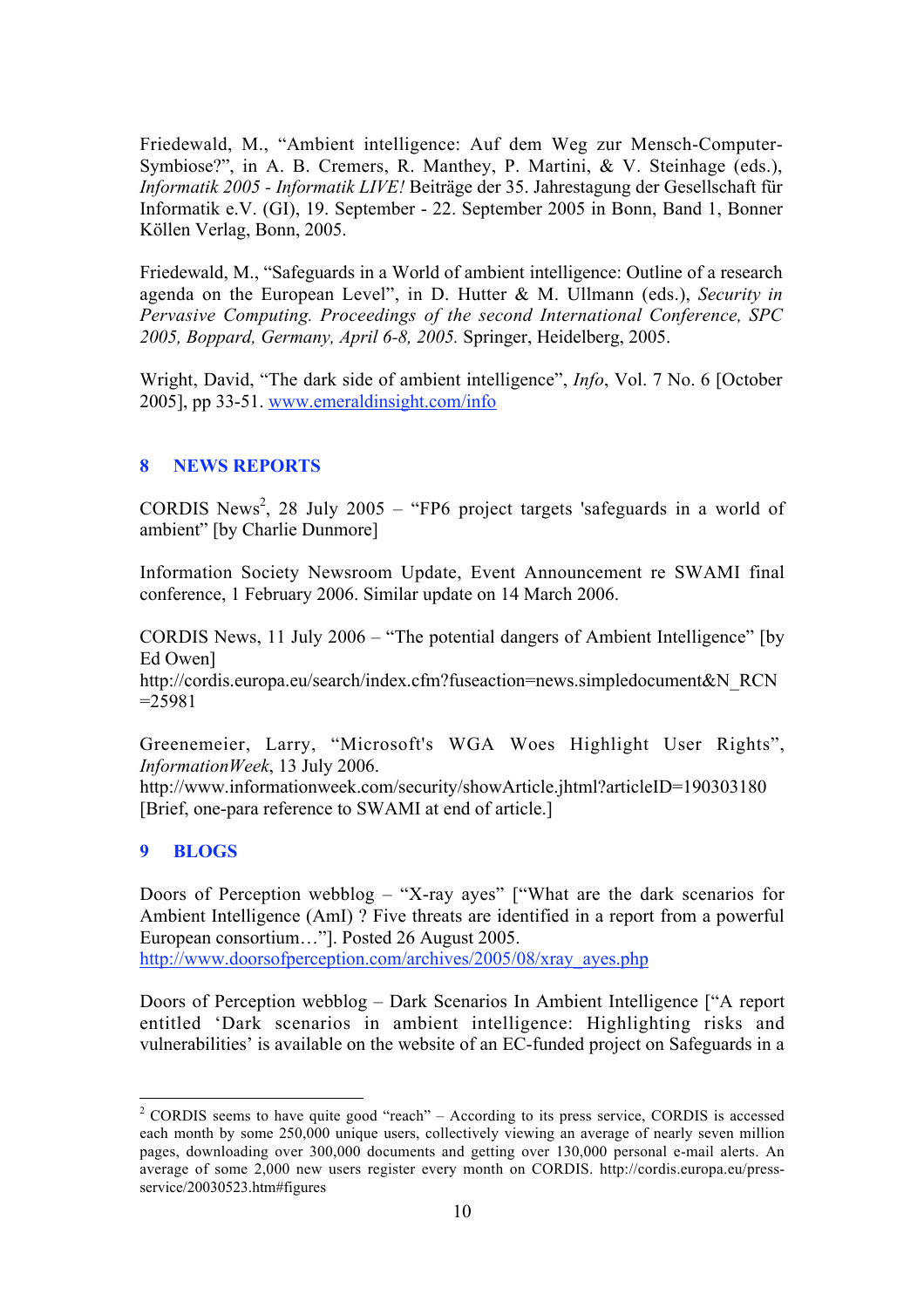World of Ambient Intelligence (SWAMI)…"]. Posted by John Thackara, 1 February 2006.

http://www.doorsofperception.com/mailinglist/archives/2006/02/if pigs could f.php

Bioforum – Progetto del 6PQ per le "tutele in un mondo di intelligenza ambientale" http://www.molecularlab.it/news/view.asp?n=2908

The Blog of Doom – "Safeguards in pervasive computing", posted by Ian Brown, 1 December 2005.

http://dooooooom.blogspot.com/2005/12/safeguards-in-pervasive-computing.html

SMARTMOBS – "The Era of Sentient Things: Safeguards in a World of Ambient Intelligence", posted by Howard, 2 January 2006 http://www.smartmobs.com/archive/2006/01/02/safeguards\_in\_a.html

TRUST Security and Privacy Blog. Posted 17 April 2006 http://trust-news.blogspot.com/2006/04/safeguards-in-world-of-ambient.html

# 10 INTERACTION WITH OTHER PROJECTS

SWAMI has interacted with other AmI-related projects, including the following where SWAMI partners have made presentations about our project.

### Future of Identity in the Information Society (FIDIS) – http://www.fidis.net/

Two SWAMI partners (VUB and IPTS) are also partners in the FIDIS project. FIDIS is a Network of Excellence established under the Sixth Framework Programme (FP 6). FIDIS undertakes extensive research activities on issues related to identity, privacy and security in the information society. In particular, the main FIDIS objectives are to shape the requirements for the future management of identity in the information society and to contribute to the supporting technologies and infrastructures needed therefore.

As of the date of this SWAMI dissemination report, an extensive FIDIS deliverable has been devoted to ambient intelligence, entitled "D7.3: Report on Actual and Possible Profiling Techniques in the Field of Ambient Intelligence", edited by Wim Schreurs, Mireille Hildebrandt (VUB, Belgium) and Mark Gasson, Kevin Warwick (Reading University, UK). The draft report (68 p.), to which IPTS also contributed chapters, is available on the FIDIS website. Besides this deliverable, a workshop entitled "D.7.6. Workshop on AmI, Profiling and RFID", organised by VUB, was held on 20 January 2006. Its report was edited by Els Soenens and Mireille Hildebrandt of VUB, both of whom also contributed to the SWAMI project. The 49 page workshop report is also available on FIDIS website.

Both the aforementioned FIDIS deliverable and workshop report mention SWAMI. During the FIDIS workshop, Anna Moscibroda presented an "Overview of the legal findings of the SWAMI project", as cited below: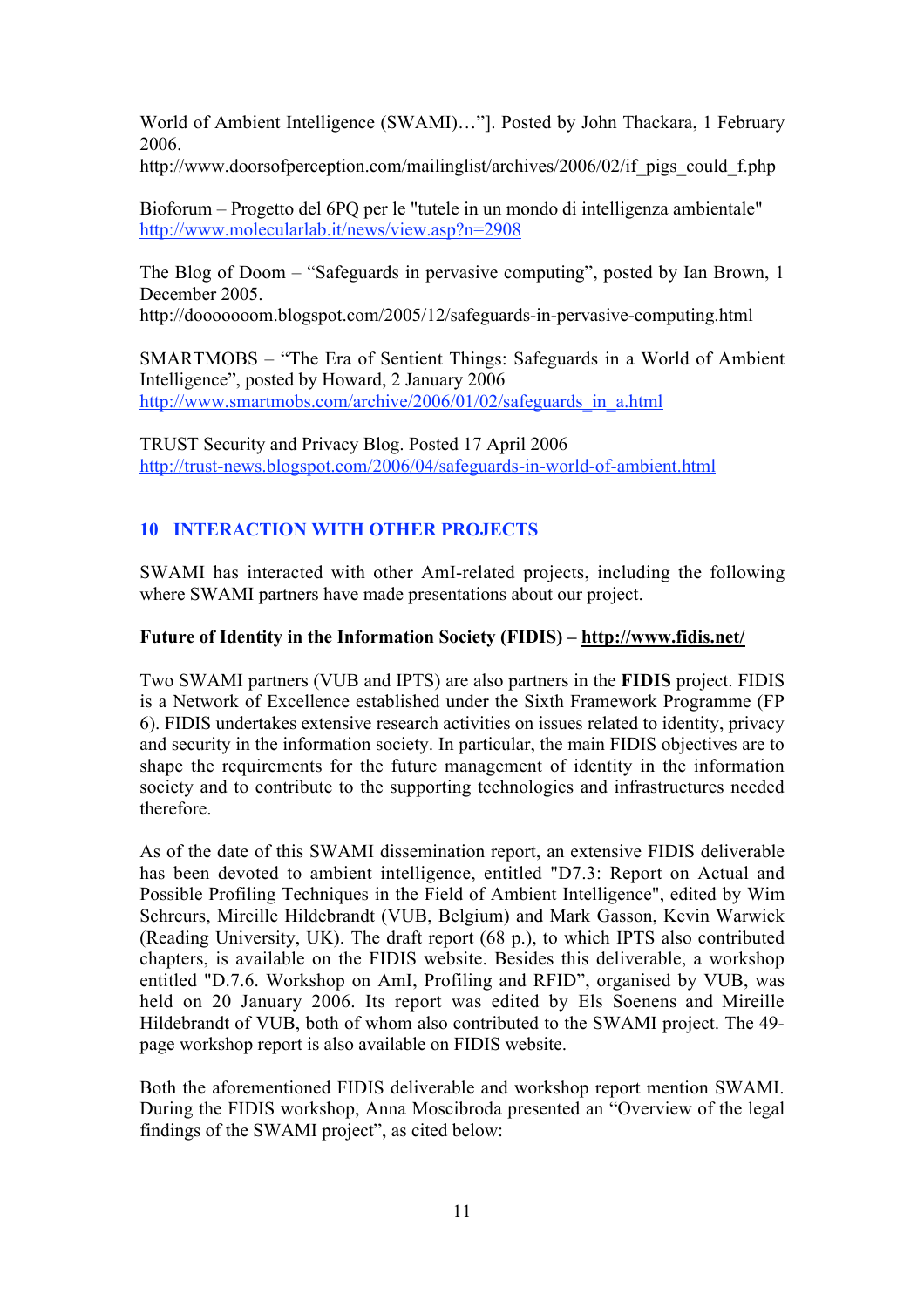Moscibroda, Anna, "SWAMI- presentation of the project and its first results", Presentation at the 'RFID, AmI and Profiling' Second Workshop of the FIDIS Work Package 7, Brussels, 20 Jan 2006. 17 researchers attended.

#### SecurIST Project – http://www.securitytaskforce.org/ and http://www.istsecurist.org/

There were obvious interfaces between SWAMI and the SecurIST Project, which aims to deliver a Strategic Research Agenda for ICT Security and Dependability R&D for Europe. There has been a constant exchange of e-mails and reports between the two projects. The SecurIST project manager introduced and discussed SWAMI at one of the SecurIST events. SWAMI project member Ralf Lindner made a presentation – "SWAMI – Safeguards in a World of AMbient Intelligence" – at the Joint SecurIST & Mobile & Wireless Workshop, Brussels, 11-2 May 2006. A member of the SecurIST Advisory Board attended the SWAMI final conference. Representatives of each project are on the other's contact list.

#### Digital Territories – http://daisy.cti.gr/DTStudy/index.htm

The SWAMI partners were invited to participate (and did so) in the Digital Territories workshop which took place on 30 June – 1 July 2005. The digital territories study was commissioned by the IPTS.

Moscibroda, Anna, "SWAMI- presentation of the project and its first results", at the SPICE internal workshop, Munich, 4 April 2006. About 20 in session at which our presentation was made.

Michael Friedewald made some oral remarks (not a presentation) on the SWAMI project at the Wireless World Research Forum, Meeting of SIG 2 on Security Topics, Darmstadt, 16 June 2005. Fifteen industry researchers participated.

#### Privacy and Identity Management for Europe (PRIME) – http://www.primeproject.eu.org/

The PRIME project (Mar 2004-Feb 2008) aims to develop solutions for privacyenhancing identity management for end users. The PRIME consortium expects to help citizens manage their privacy and to support business in its compliance with privacy data processing requirements. Making identity management easy for users and service providers to understand and to use is also a goal of the PRIME project, which aims to develop models demonstrating innovative solutions for managing identities in real life situations, such as travel, location-based services, e-learning and e-health, and thereby bring privacy-enhancing technologies closer to the market. Software agents such as those considered by the PISA and PRIME projects appear to be promising technological developments for enhancing privacy and security.

Thus, PRIME and SWAMI share many interests in relating to privacy and identity, and the user-friendly ways in which they can be protected. Hence, there has been a considerable exchange between the SWAMI and PRIME projects (PRIME partners on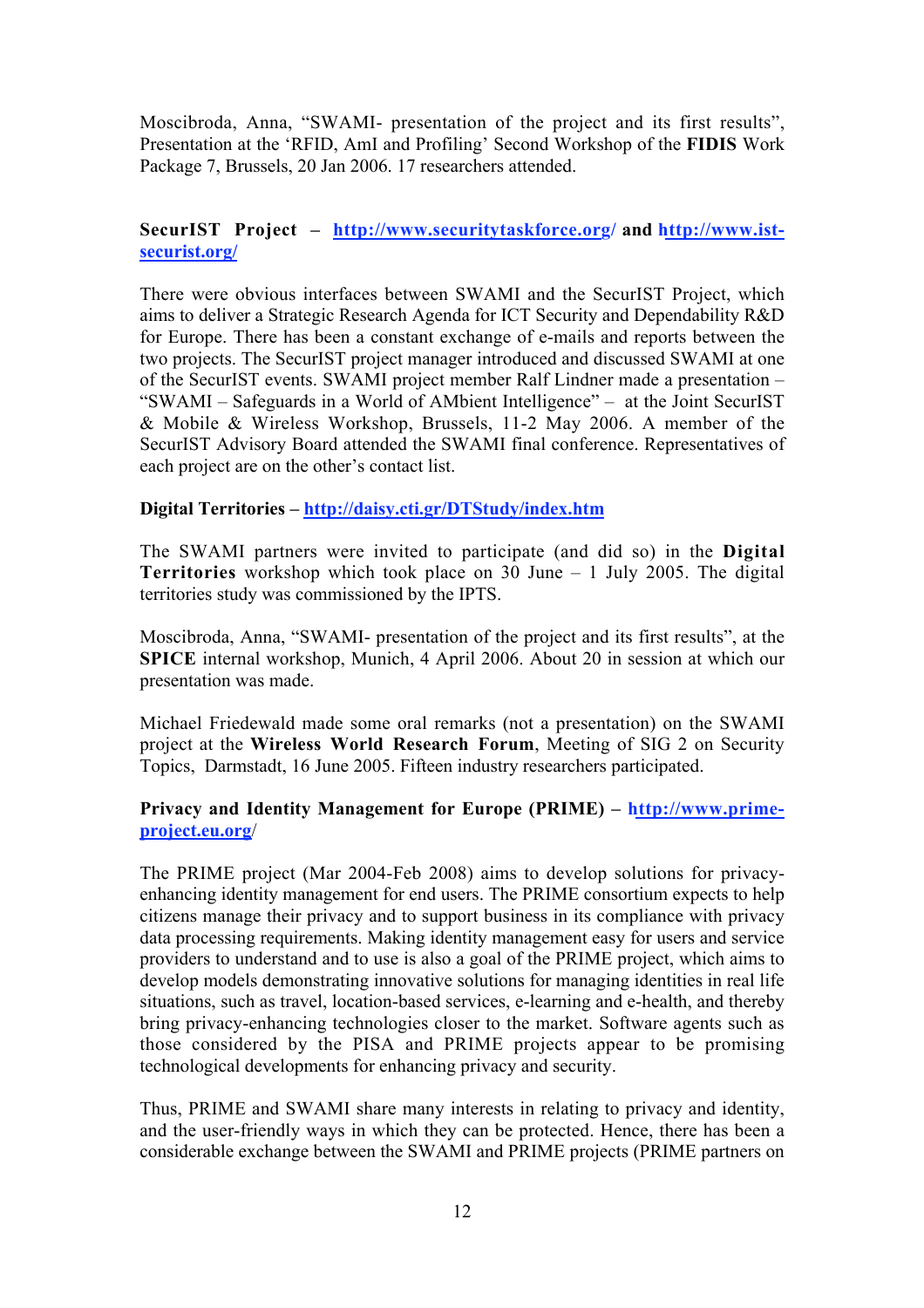the SWAMI contact list, their participation at the SWAMI, final conference and so on).

# 11 BOOK

IOS Press has expressed a willingness to publish a book based on the research undertaken by the SWAMI consortium.

# 12 SWAMI ON EC WEBSITES

Information about SWAMI appears on the EC's Research website at http://ec.europa.eu/research/fp6/ssp/swami\_en.htm

IST Project Fact Sheet, Safeguards in a World of AMbient Intelligence (SWAMI) http://icadc.cordis.lu/fepcgi/srchidadb?ACTION=D&CALLER=PROJ\_IST&RCN=74516

Information about the SWAMI Final Conference on the  $eInclusion@EU$  website: http://www.einclusion-eu.org/CalenderItem.asp?CaseTitleID=1512

Information about the SWAMI Final Conference on the Information Society thematic portal http://europa.eu.int/information\_society/newsroom/cf/news.cfm?redirection=1&item

type=news&tpa\_id=21

### 13 OTHER WEBSITES

Reports or references have appeared on other websites, including the following:

http://www.smartmobs.com/archive/2006/01/02/safeguards\_in\_a.html

http://www.ists.dartmouth.edu/pervasive-privacy.ppt

# 14 FEEDBACK

Following is a small sampling of the feedback SWAMI partners have had in regard to the project:

"Congratulation with your nice report. My first impression is that it gives a very good overview with a lot of useful references." E-mail from Ger van den Broek, Philips Research S&S, Netherlands, 20 Jul 2005

"The material [in SWAMI D1 report] raise a lot of very relevant questions." E-mail from Stephan Engberg, Open Business Innovation, Denmark, 20 Jul 2005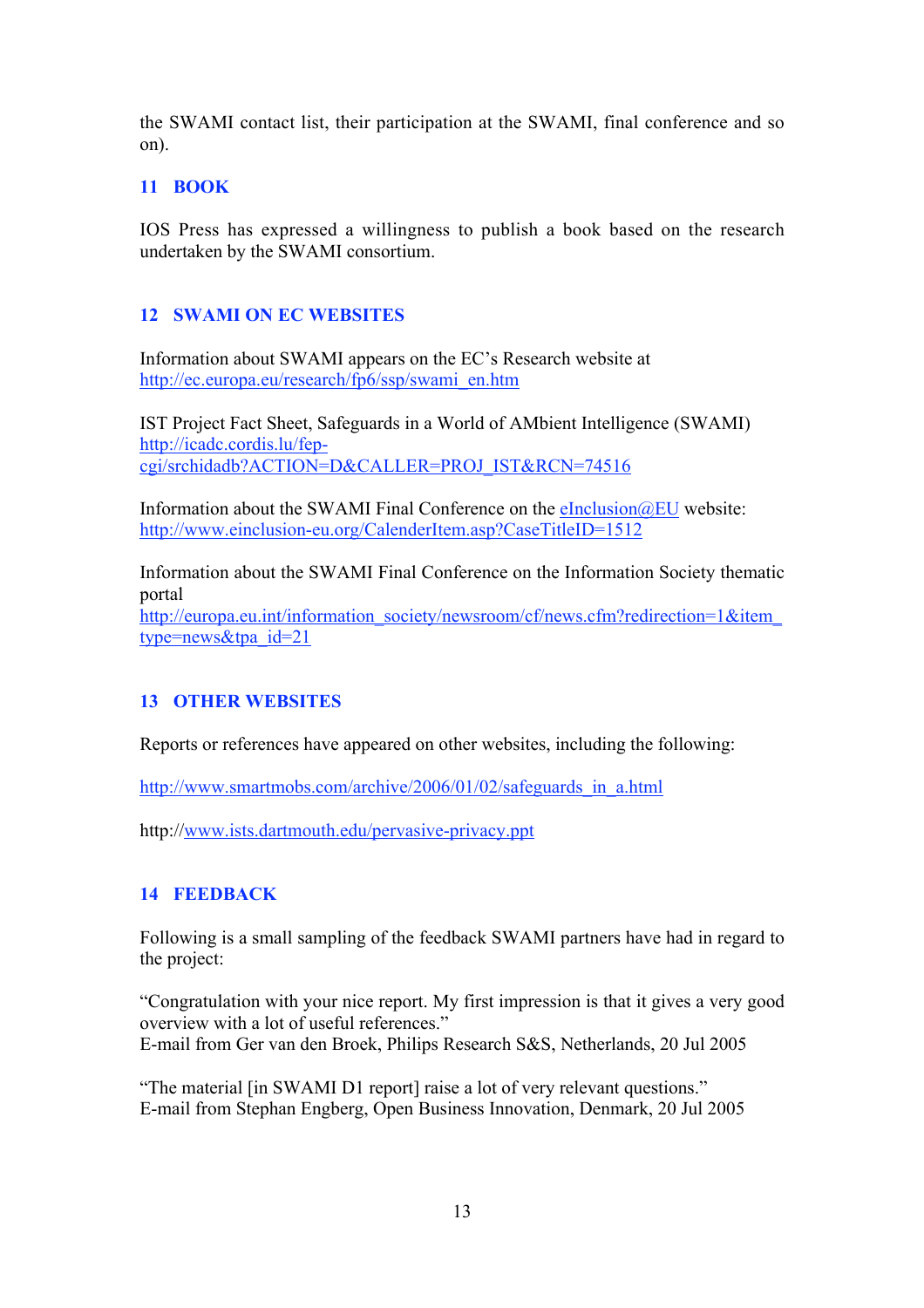"Many thanks - quite a few people have suggested we should look at this." E-mail from Keith Howker, Vodafone Group Research and Development, UK, 30 January 2006, in response to notice re availability of SWAMI D2.

"Just wanted to drop you a note to say I have read the report, and I think it's a very important contribution." E-mail from Caspar Bowden, Chief Privacy Advisor EMEA, 27 Feb 2006, in response to notice re availability of SWAMI D2.

"We have recently included your project Swami in the portal's directory of European e-learning projects that currently has over thousand projects. I hope you are familiar with the elearningeuropa.info which is a portal established by the European Commission to promote the use of multimedia technologies and Internet at the service of education and training. We are a community of over 20,000 registered users." Email from Elina Jokisalo, elearningeuropa.info portal's editorial team, 27 March 2006. http://www.elearningeuropa.info/index.php?page=doc&doc\_id=7502&doclng=6

### 15 OTHER DISSEMINATION ACTIVITY

In late July, the UK House of Lords Select Committee on Science and Technology announced that a subcommittee would be investigating personal Internet security. The Select Committee said it would welcome inputs from the public until 23 October 2006. SWAMI forwarded a copy of its D3 report (*Threats, vulnerabilities and safeguards in a world of ambient intelligence*) to the contact point (Clerk of the Science and Technology Committee), who by return e-mail of 31 July 2006 thanked us for the report and added, "It looks like it will be extremely useful for our inquiry. I obviously need some time to digest your report, but at some point I'm sure it would be very useful to talk to you about some of the issues."

The Committee will invite some of those who submit written evidence to give oral evidence at Westminster. Transcripts of such evidence will be published. The House of Lords committee is expected to issue its report in the summer of 2007.<sup>3</sup>

#### 16 INVOLVED EXPERTS AND STAKEHOLDERS

The following is a list of the experts who have participated in the SWAMI workshops and final conference. In addition to their participation in one or more of those, some of these experts have also been of assistance to the project in other ways too.

Emile Aarts, Philips, Eindhoven, The Netherlands Laurent Beslay, European Data Protection Supervisor, Brussels, Belgium Sandro Bologna, Italian National Agency for New Technologies, Energy and the Environment, Rome, Italy John Borking, Data Protection Authority, The Hague, The Netherlands Michael Boronowsky, University of Bremen, Germany Maarten Botterman, RAND Europe, Leiden, The Netherlands

 <sup>3</sup> Williams, Alun, "House of Lords to investigate Net security", *PCPro*, 28 July 2006. http://www.pcpro.co.uk/news/91105/house-of-lords-to-investigate-net-security.html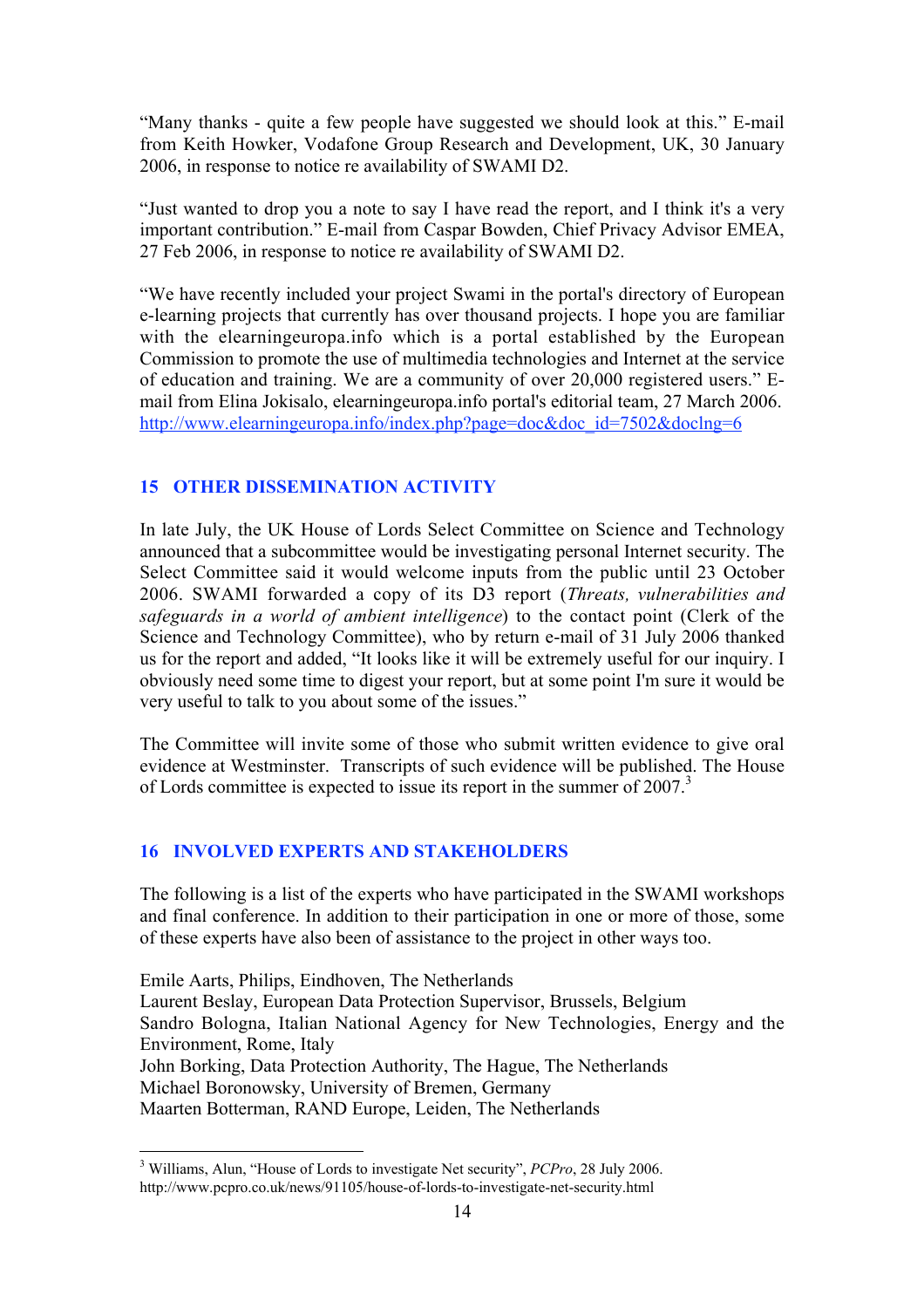Ian Brown, Foundation for Information Policy Research, London, United Kingdom Jeff Burke, UC Los Angeles, USA Johann Cas, Institute for Technology Assessment, Vienna, Austria Marco Conte, CE Consulting, Rome, Italy Stephan Engberg, Priway, Århus, Denmark Alain Esterle, ENISA, Heraklion, Greece Catarina Frois, University of Lisbon., Portugal Dimitrios Gritzalis, Athens University of Economics and Business, Greece Markus Hansen, Independent Data Protection Centre Schleswig-Holstein, Kiel, Germany; Lorenz Hilty, Swiss Federal Materials Testing Agency, St. Gallen, Switzerland Mario Hoffmann, Fraunhofer SIT, Darmstadt, Germany; Gus Hosein, London School of Economics, United Kingdom Michael Huch, VDI/VDE Innovation + Technik GmbH, Berlin, Germany Jan Huizenga, TNO Information and Communication Technology, Delft, The Netherlands Pertti Huuskonen, Nokia Research Centre, Tampere, Finland Peter Hustinx, EDPS, Brussels, BE Maddy Janse, Philips Research, Eindhoven, The Netherlands Achilles Kameas, Research Academic Computer Technology Institute, Patras, Greece; Erkki Kemppainen, STAKES, Helsinki, Finland Jay Kishigami, NTT, Japan Takashi Kobayashi, Tokai University, Japan Rob Van Kranenburg, Resonance Design, Belgium Lutz Kubitschke, Empirica, Bonn, Germany Spyros Lalis, University of Thessaly, Greece; Marc Langheinrich, ETZ Zürich, Switzerland Miriam Lips, Tilburg University, Netherlands; Irene Lopez de Vallejo, University College London, United Kingdom; Michael Lyons, BTexact Technologies, Ipswich, United Kingdom Louis Marinos, ENISA, Heraklion, Greece Gary T Marx, Massachussetts Institute of Technology, Cambridge, USA Martin Meints, Independent Centre for Privacy Protection Schleswig-Holstein, Kiel, Germany Jan Möller, Independent Data Protection Centre Schleswig-Holstein, Kiel, Germany; Louis Neven, Twente University, The Netherlands Gregory Neven, KU Leuven, Belgium; Marketta Niemelä, VTT, Tampere, Finland Andreas Pfitzmann. Technical University Dresden, Germany Olli Pitkänen, Helsinki Institute for Information Technology, Finland Charles Raab, University of Edinburgh, United Kingdom Michael Rader, Research Centre Karlsruhe, Germany Bart van Rijnsoever, Philips Research, The Netherlands Alberto Sanna, University Milan, Italy Albrecht Schmidt, University Munich, Germany; Reinhard Schwarz, Fraunhofer IESE, Kaiserslautern, Germany Stefaan Seys, KU Leuven, Belgium; Norbert Streitz, Fraunhofer IPSI, Darmstadt, Germany Bibi van den Berg, Erasmus University Rotterdam, The Netherlands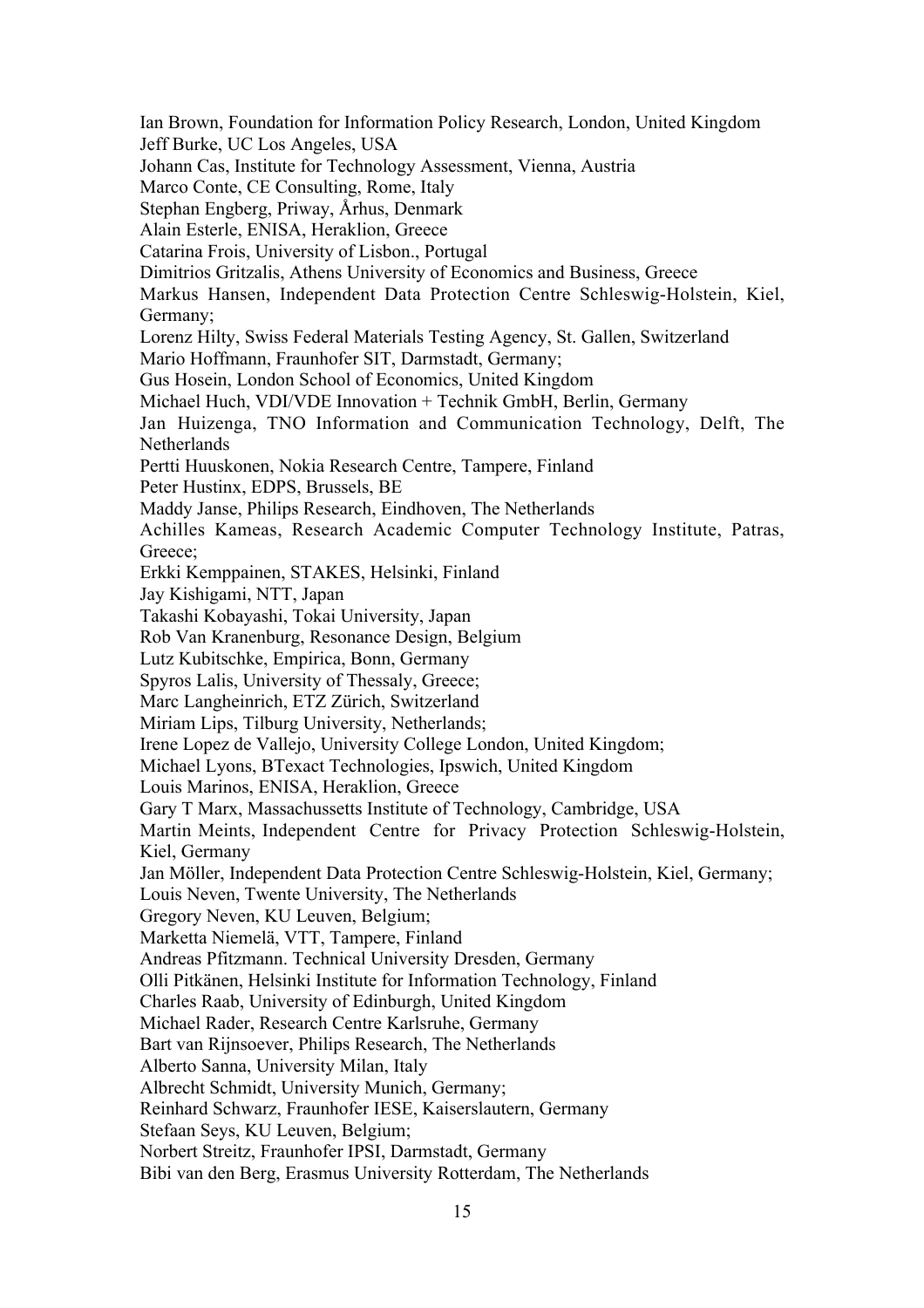Michael Vanfleteren, KU Leuven, Belgium. Bart Walhout, Rathenau Instituut, The Hague, The Netherlands David S. Wall, University Leeds, United Kingdom Gabriel Waller, Nokia, Finland Kevin Warwick, University Reading, United Kingdom